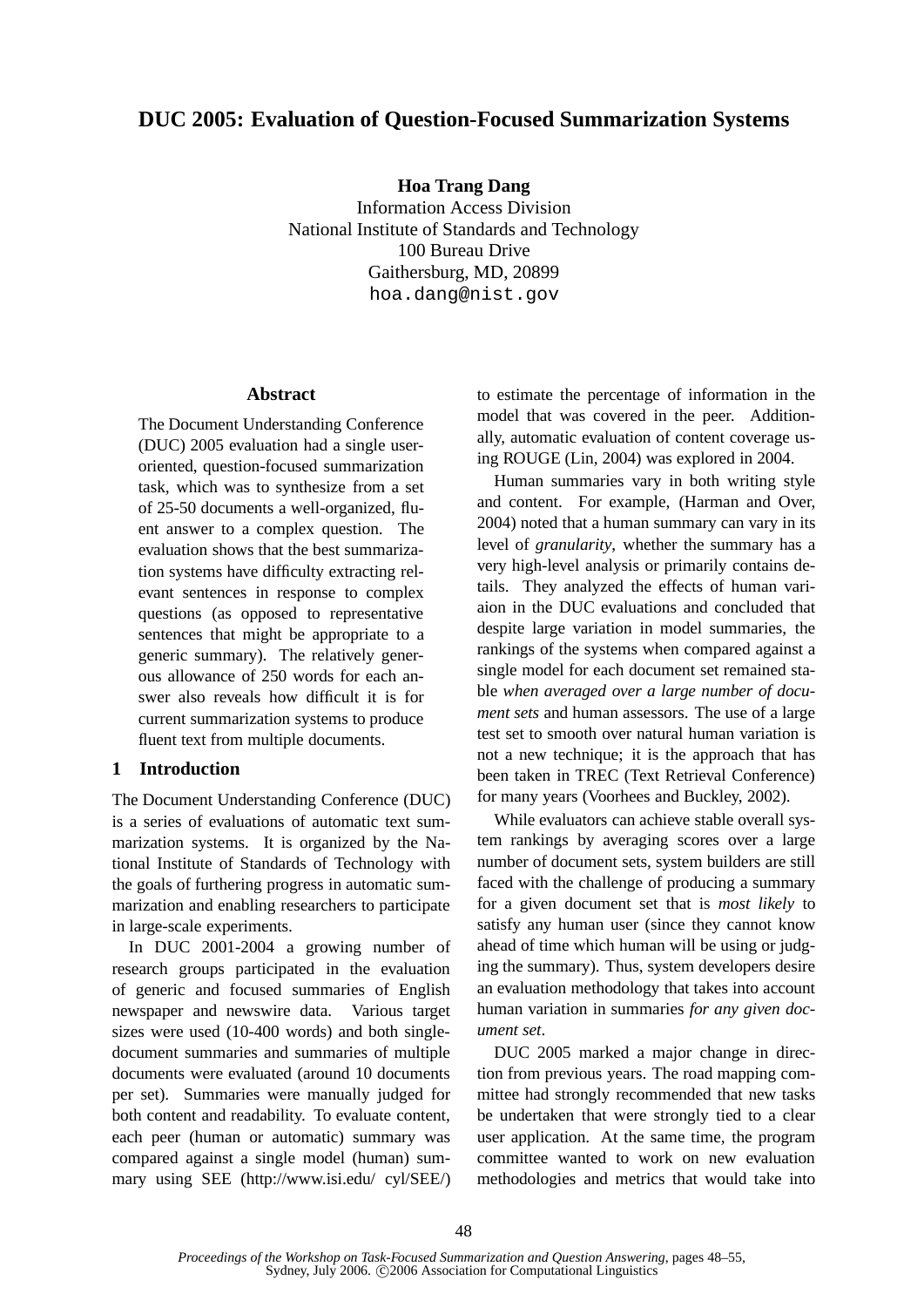account variation of content in human-authored summaries.

Therefore, DUC 2005 had a single user-oriented system task that allowed the community to put some time and effort into helping with a new evaluation framework. The system task modeled realworld complex question answering (Amigo et al., 2004). Systems were to synthesize from a set of 25-50 documents a brief, well-organized, fluent answer to a need for information that could not be met by just stating a name, date, quantity, etc. Summaries were evaluated for both content and readability.

The task design attempted to constrain two parameters that could produce summaries with widely different content: focus and granularity. Having a question to focus the summary was intended to improve agreement in content between the model summaries. Additionally, the assessor who developed each topic specified the desired granularity (level of generalization) of the summary. Granularity was a way to express one type of user preference; one user might want a general background or overview summary, while another user might want specific details that would allow him to answer questions about specific events or situations.

Because it is both impossible and unnatural to eliminate all human variation, our assessors created as many manual summaries as feasible for each topic, to provide examples of the range of normal human variability in the summarization task. These multiple models would provide more representative training data to system developers, while enabling additional experiments to investigate the effect of human variability on the evaluation of summarization systems.

As in past DUCs, assessors manually evaluated each summary for readability using a set of linguistic quality questions. Summary content was manually evaluated using the pseudoextrinsic measure of responsiveness, which does not attempt pairwise comparison of peers against a model summary but gives a coarse ranking of all the summaries based on responsiveness of the summary to the topic. In parallel, ISI and Columbia University led the summarization research community in two exploratory efforts at intrinsic evaluation of summary content; these evaluations compared peer summaries against multiple reference summaries, using Basic Elements at ISI and Pyramids at Columbia University.

This paper describes the DUC 2005 task and the results of our evaluations of summary content and readability. (Hovy et al., 2005) and (Passonneau et al., 2005) provide additional details and results of the evaluations of summary content using Basic Elements and Pyramids.

## **2 Task Description**

The DUC 2005 task was a complex questionfocused summarization task that required summarizers to piece together information from multiple documents to answer a question or set of questions as posed in a topic.

Assessors developed a total of 50 topics to be used as test data. For each topic, the assessor selected 25-50 related documents from the *Los Angeles Times* and *Financial Times of London* and formulated a topic statement, which was a request for information that could be answered using the selected documents. The topic statement could be in the form of a question or set of related questions and could include background information that the assessor thought would help clarify his/her information need.

The assessor also indicated the "granularity" of the desired response for each topic. That is, they indicated whether they wanted the answer to their question(s) to name *specific* events, people, places, etc., or whether they wanted a *general*, high-level answer. Only one value of granularity was given for each topic, since the goal was not to measure the effect of different granularities on system performance for a given topic, but to provide additional information about the user's preferences to both human and automatic summarizers.

An example DUC topic follows:

## **num**: D345

**title**: American Tobacco Companies Overseas

**narr**: In the early 1990's, American tobacco companies tried to expand their business overseas. What did these companies do or try to do and where? How did their parent companies fare?

## **granularity**: specific

The summarization task was the same for both human and automatic summarizers: Given a DUC topic with granularity specification and a set of documents relevant to the topic, the summarization task was to create from the documents a brief,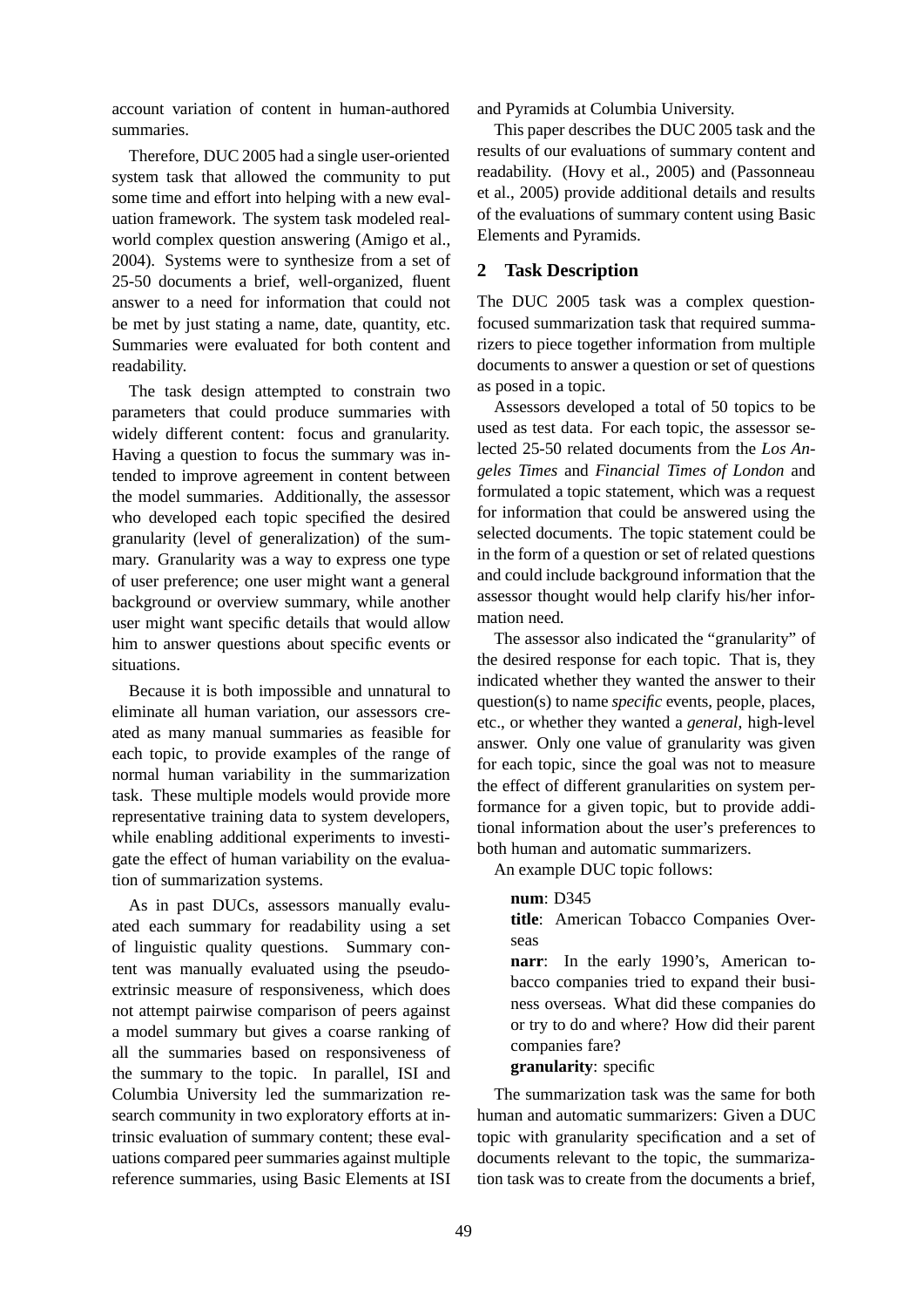well-organized, fluent summary that answers the need for information expressed in the topic, at the specified level of granularity. The summary could be no longer than 250 words (whitespacedelimited tokens). Summaries over the size limit were truncated, and no bonus was given for creating a shorter summary. No specific formatting other than linear was allowed. The summary should include (in some form or other) all the information in the documents that contributed to meeting the information need.

Ten assessors produced a total of 9 human summaries for each of 20 topics, and 4 human summaries for each of the remaining 30 topics. The summarization task was a relatively difficult task, requiring about 5 hours to manually create each summary. Thus, there would be a real benefit to users if the task could be performed automatically.

## **3 Participants**

There was much interest in the longer, questionfocused summaries required in the DUC 2005 task. 31 participants submitted runs to the evaluation; they are identified by numeric Run IDs (2-32) in the remainder of this paper. We also developed a simple baseline system that returned the first 250 words of the most recent document for each topic (Run ID = 1). In addition to the automatic peers, there were 10 human peers, assigned alphabetic Run IDs, A-J.

Most system developers treated the summarization task as a passage retrieval task. Sentences were ranked according to relevance to the topic. The most relevant sentences were then selected for inclusion in the summary while minimizing redundancy within the summary, up to the maximum 250-word allowance. A significant minority of systems first decomposed the topic narrative into a set of simpler questions, and then extracted sentences to answer each subquestion. Systems differed in the approach taken to compute relevance and redundancy, using similarity metrics ranging from simple term frequency to semantic graph matching. In order to include more relevant information in the summary, systems attempted withinsentence compression by removing phrases such as parentheticals and relative clauses.

Many systems simply ignored the granularity specification. The systems that addressed granularity did so by preferring to extract sentences that contained proper names for topics with a "specific" granularity but not for topics with "general" granularity.

Cross-sentence dependencies had to be handled, including anaphora. Strategies for dealing with pronouns that occurred in relevant sentences included co-reference resolution, including the previous sentence for additional context, or simply excluding all sentences containing any pronouns.

Most systems made no attempt to reword the extracted sentences to improve the readability of the final summary. Although some systems grouped related sentences together to improve cohesion, the most common heuristic to improve readability was simply to order the extracted sentences by document date and position in the document. System 12 achieved high readability scores by choosing a single representative document and extracting sentences in the order of appearance in that document. This approach is similar to the baseline summarizer and produces summaries that are more fluent than those constructed from multiple documents.

## **4 Evaluation Results**

Summaries were manually evaluated by 10 assessors. All summaries for a given topic were judged by a single assessor (who was usually the same as the topic developer). In all cases, the assessor was one of the summarizers for the topic. All summaries for the topic (including the one written by the assessor) were anonymously presented to the assessor, in a random order, and the ssessor judged each summary for readability and responsiveness to the topic, giving separate scores for responsiveness and each of 5 linguistic qualities. This allowed participants who could not work on optimizing all 6 manual scores, to focus on only the elements that they were interested in or had the resources to address.

No single score was reported that reflected a combination of readability and content. In previous years, responsiveness considered both the content and readability of the summary. While it tracked SEE coverage, responsiveness could not be seen as a direct measure of content due to possible effects of readability on the score. Because we needed an inexpensive manual measure of coverage, we revised the definition of responsiveness in 2005 so that it considered only the information content and not the readability of the summary, to the extent possible.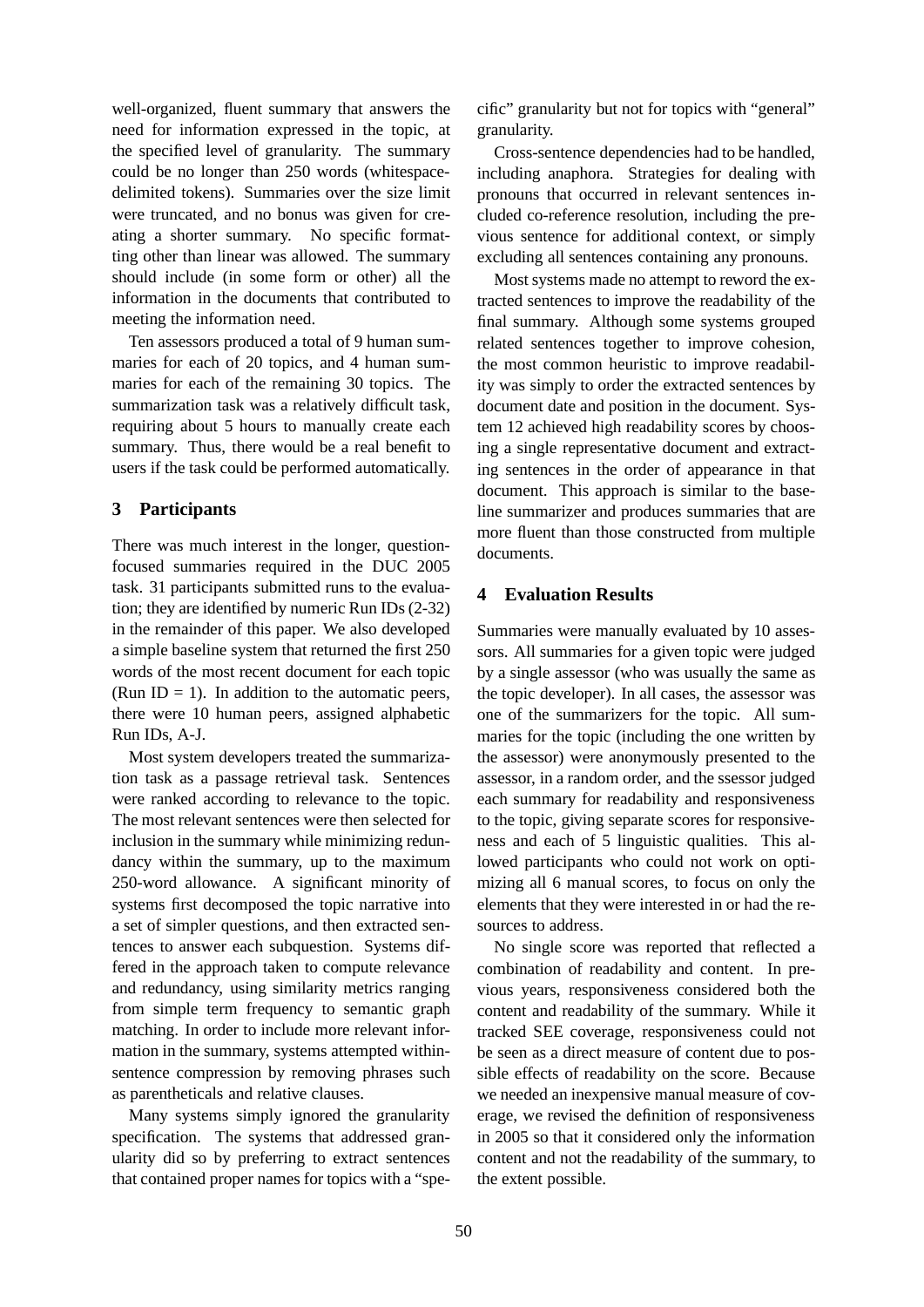### **4.1 Evaluation of Readability**

The readability of the summaries was assessed using five linguistic quality questions which measured qualities of the summary that *do not* involve comparison with a reference summary or DUC topic. The linguistic qualities measured were *Grammaticality, Non-redundancy, Referential clarity, Focus, and Structure and coherence*.

**Q1: Grammaticality** The summary should have no datelines, system-internal formatting, capitalization errors or obviously ungrammatical sentences (e.g., fragments, missing components) that make the text difficult to read.

**Q2: Non-redundancy** There should be no unnecessary repetition in the summary. Unnecessary repetition might take the form of whole sentences that are repeated, or repeated facts, or the repeated use of a noun or noun phrase (e.g., "Bill Clinton") when a pronoun ("he") would suffice.

**Q3: Referential clarity** It should be easy to identify who or what the pronouns and noun phrases in the summary are referring to. If a person or other entity is mentioned, it should be clear what their role in the story is. So, a reference would be unclear if an entity is referenced but its identity or relation to the story remains unclear.

**Q4: Focus** The summary should have a focus; sentences should only contain information that is related to the rest of the summary.

**Q5: Structure and Coherence** The summary should be well-structured and well-organized. The summary should not just be a heap of related information, but should build from sentence to sentence to a coherent body of information about a topic.

Each linguistic quality question was assessed on a five-point scale:

- 1. Very Poor
- 2. Poor
- 3. Barely Acceptable
- 4. Good
- 5. Very Good

Table 1 shows the distribution of the scores across all the summaries, broken down by the type of summarizer (Human, Baseline, or Participants). All summarizers generally performed well on the first two linguistic qualities. The high scores on non-redundancy show that most participants have



Table 1: Frequency of scores for each linguistic quality, broken down by source of summary (Humans, Baseline, Participants).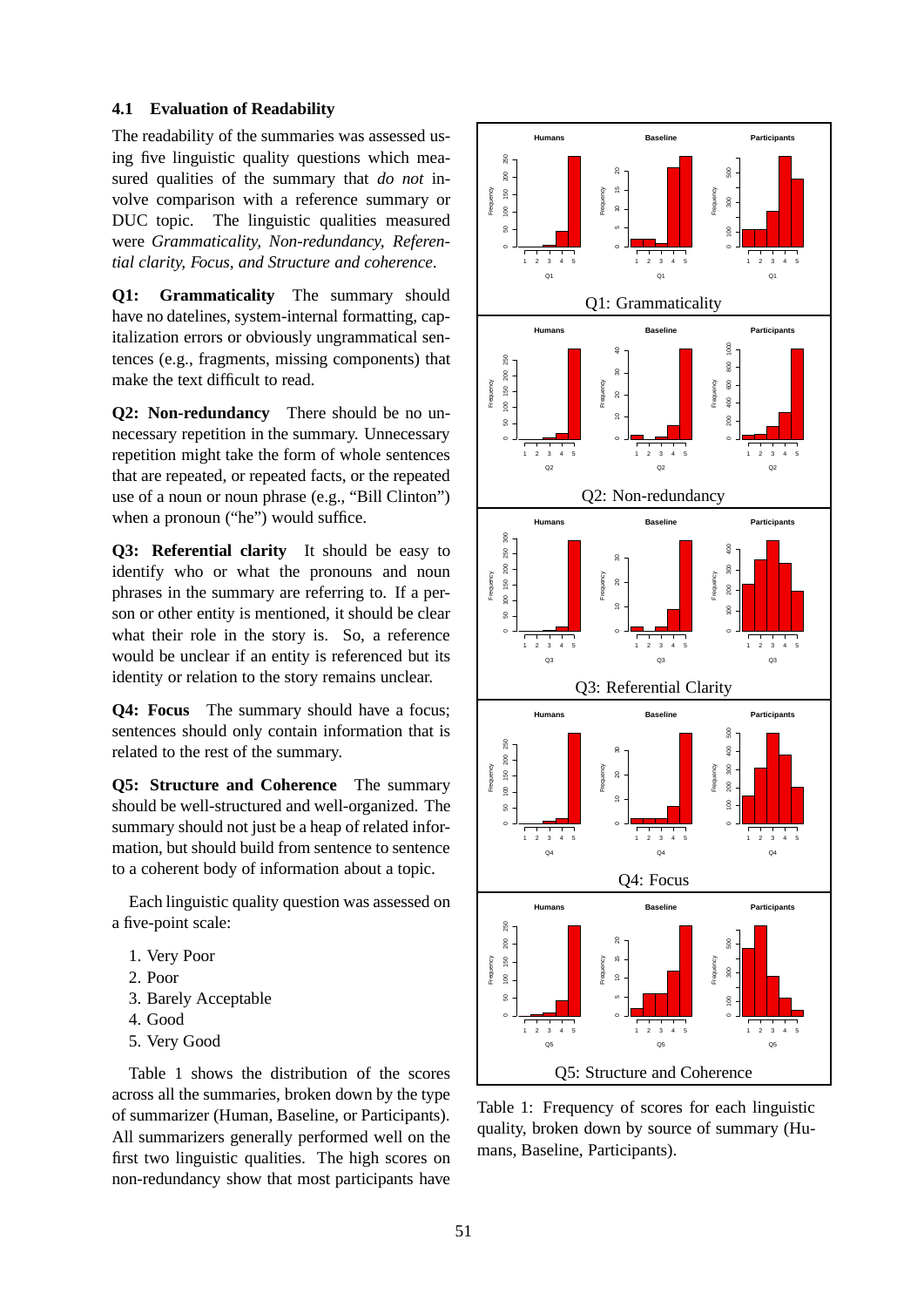successfully achieved this capability. Humans and the baseline system also scored well on the last 3 linguistic qualities. The multi-document summarization systems submitted by participants, on the other hand, still struggle with referential clarity and focus, and perform very poorly on structure and coherence.

### **4.1.1 Comparison by system**

For each linguistic quality question, we performed a multiple comparison test between the scores of all peers using Tukey's honestly significant difference criterion. A multiple comparison test between all human and automatic peers was performed using the Kruskall-Wallis test, to see how the individual automatic peers performed relative to human peers. For grammaticality, the best human summarizer is significantly better than 28 of the 32 systems; the worst human summarizer is better than 8 systems. For non-redundancy, the two best humans are significantly better than 6 systems, and the two worst humans are not significantly different from any system. For referential clarity, all humans are significantly better than all but 2 automatic peers (baseline and System 12). For focus, the best human is significantly better than all automatic peers except the baseline; all other humans are significantly better than all automatic peers except the baseline and System 12. For structure and coherence, the two best humans are significantly better than 31 systems (all automatic peers except the baseline); all humans are better than 30 of the automatic peers (all automatic peers except baseline and System 12).

#### **4.2 Evaluation of Content**

We performed manual pseudo-extrinsic evaluation of peer summaries in the form of assessment of responsiveness. Responsiveness is different from SEE coverage in that it does not compare a peer summary against a single reference; however, responsiveness tracked SEE coverage in DUC 2003 and 2004, and was used to provide a coarsegrained measure of content in 2005. We also computed ROUGE scores as was done in DUC 2004.

#### **4.2.1 Responsiveness**

Assessors assigned a raw responsiveness score to each summary. The score provides a coarse ranking of the summaries for each topic, according to the amount of information in the summary that helps to satisfy the information need expressed in the topic statement, at the level of granularity requested in the user profile. The score was an integer between 1 and 5, with 1 being least responsive and 5 being most responsive. For a given topic, some summary was required to receive each of the five possible scores, but no distribution was specified for how many summaries had to receive each score. The number of human summaries scored per topic also varied. Therefore, raw responsiveness scores should not be directly added and compared across topics. Assigning responsiveness scores can be seen as a clustering task in which peers are partitioned into exactly 5 clusters. where members of a cluster are more similar to each other in quality.

| RunID          |             |          |                    |   |   |   |   |
|----------------|-------------|----------|--------------------|---|---|---|---|
| 10             | A           |          |                    |   |   |   |   |
| 5              | A           |          |                    |   |   |   |   |
| $\overline{4}$ | A           | B        |                    |   |   |   |   |
| 15             | A           | B        | C                  |   |   |   |   |
| 29             | A           | B        | $\mathsf{C}$       | D |   |   |   |
| 11             | A           | B        | $\mathbf C$        | D |   |   |   |
| 17             | A           | B        | $\mathbf C$        | D |   |   |   |
| 8              | A           | B        | $\mathbf{C}$       | D |   |   |   |
| $\overline{7}$ | A           | B        | $\mathbf C$        | D | E |   |   |
| 14             | A           | B        | $\mathbf C$        | D | E |   |   |
| 6              | A           | B        | $\overline{C}$     | D | E |   |   |
| 28             | A           | B        | $\overline{C}$     | D | E | F |   |
| 21             | A           | B        |                    | D | E | F |   |
| 19             | A           | B        | $\mathsf{C}$       | D | E | F |   |
| 24             | $\mathbf A$ | $\bf{B}$ | $\mathsf{C}$       | D | E | F |   |
| 9              | A           | B        | $\mathbf C$        | D | E | F |   |
| 16             | A           | B        | $\mathbf{C}$       | D | E | F |   |
| 32             | A           | B        | $\mathbf C$        | D | E | F |   |
| 12             | A           | B        | $\mathbf C$        | D | E | F |   |
| 25             | A           | B        | $\mathsf{C}$       | D | E | F |   |
| 18             | A           | B        | $\overline{C}$     | D | E | F |   |
| 27             | A           | $\bf{B}$ | $\overline{C}$     | D | E | F |   |
| 20             | A           | B        | $\overline{C}$     | D | E | F |   |
| 3              | A           | B        | $\mathbf C$        | D | E | F |   |
| $\overline{c}$ |             | B        | $\overline{C}$     | D | E | F |   |
| 13             |             |          | $\overline{\rm C}$ | D | E | F |   |
| 30             |             |          |                    | D | E | F |   |
| 22             |             |          |                    |   | E | F |   |
| $\mathbf{1}$   |             |          |                    |   | E | F |   |
| 26             |             |          |                    |   |   | F |   |
| 31             |             |          |                    |   |   | F | G |
| 23             |             |          |                    |   |   |   | Ġ |

Table 2: Multiple comparison of systems based on Friedman's test on responsiveness

For each topic, we computed the scaled responsiveness score for each summary, such that the sum of the scaled responsiveness score is proportional to the number of summaries for the topic. The scaled responsiveness is the rank of the summary based on the raw responsiveness score. We computed the average scaled responsiveness score of each summarizer across all topics. Since the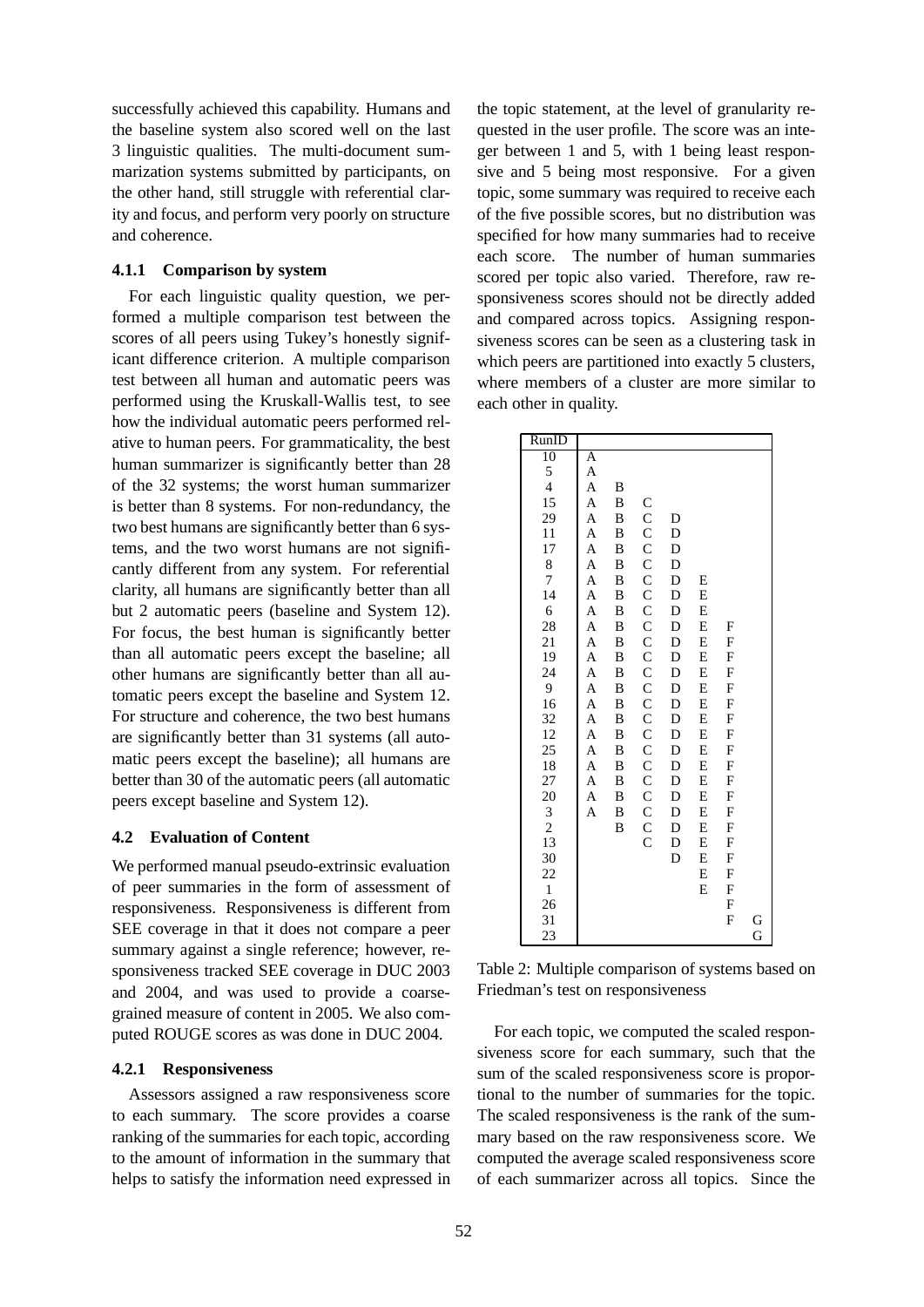number of human summaries varied across topics, we also computed the average scaled responsiveness score of only the automatic summaries (ignoring the human summaries in scaling responsiveness).

Table 2 shows the results of a multiple comparison of scaled responsiveness of the automatic peers using Tukey's honestly significant criterion and Friedman's test, with the best peers on top; peers not sharing a common letter are significantly different at the 95.5% confidence level. None of the automatic peers performed significantly better than the majority of the remaining peers, and only eight of the automatic peers performed significantly better than the simple baseline. In multiple comparison of all peers using the Kruskal-Wallis test, all human peers were significantly better than all the automatic peers.

#### **4.2.2 ROUGE**

We computed two ROUGE scores: ROUGE-2 and ROUGE-SU4 recall, both with stemming and implementing jackknifing for each [peer, topic] pair so that human and automatic peers could be compared. Since the number of ROUGE evaluations per topic varied depending on the number of reference summaries, we computed a macroaverage of each score for each peer, where the macro-average score is the mean over all topics of the mean per-topic score for the peer.

Unlike responsiveness and linguistic quality scores, which are ordinal data and are best suited for non-parametric analyses, ROUGE scores, can be measured on an interval scale and are suitable for parametric analysis. Analysis of variance showed significant effects from peer and topic  $(p = 0$  for each factor) for both ROUGE-2 and ROUGE-SU4 recall. To see which peers were different, a multiple comparison of population marginal means (PMM) was performed for each type of ROUGE score. The population marginal means remove any effect of an unbalanced design (since not all human peers created summaries for all topics) by fixing the values of the "peer" factor, and averaging out the effects of the "topic" factor as if each factor combination occurred the same number of times.

Table 3 shows multiple comparison of all peers based on ANOVA of ROUGE-2 recall (ROUGE-SU4 shows similar results). ROUGE-2 and ROUGE-SU4 both distinguish human peers from automatic ones. The difference in the ROUGE-2



Figure 1: Primary vs. secondary average scaled responsiveness

score of the best system and worst human is not considered significant (possibly due to the very conservative nature of the multiple comparison test) but is still relatively large. On the other hand, ANOVA of ROUGE-2 found more significant differences between the automatic peers than did Friedman's test of responsiveness.

#### **4.3 Correlation**

A metric must produce stable rankings of systems in the face of human variation. Intrinsic measures like ROUGE rely on multiple model summaries to take into account human variation (although Pyramids add another level of human variation in the manual pyramid and peer annotation). For a metric like responsiveness, which does not depend on comparison of peer summaries against a model or set of model summaries, it is appropriate to consider the stability of the measure across different assessors.

A secondary assessment was done on responsiveness for the 20 topics that had 9 summaries each. The secondary assessor had written a summary for the topic but was generally not the same person who developed the topic. As seen in Figure 1, average scaled responsiveness scores from the two sets of assessments (averaged over the 20 topics) track each other very well. The human summaries are clustered on the upper right side of the graph, while the automatic summaries form a second cluster on the lower left side.

The actual responsiveness scores for each system and each topic do vary between assessors, but this variation in human judgment is smoothed out by averaging over multiple topics. Table 4 shows that the correlation between the primary and sec-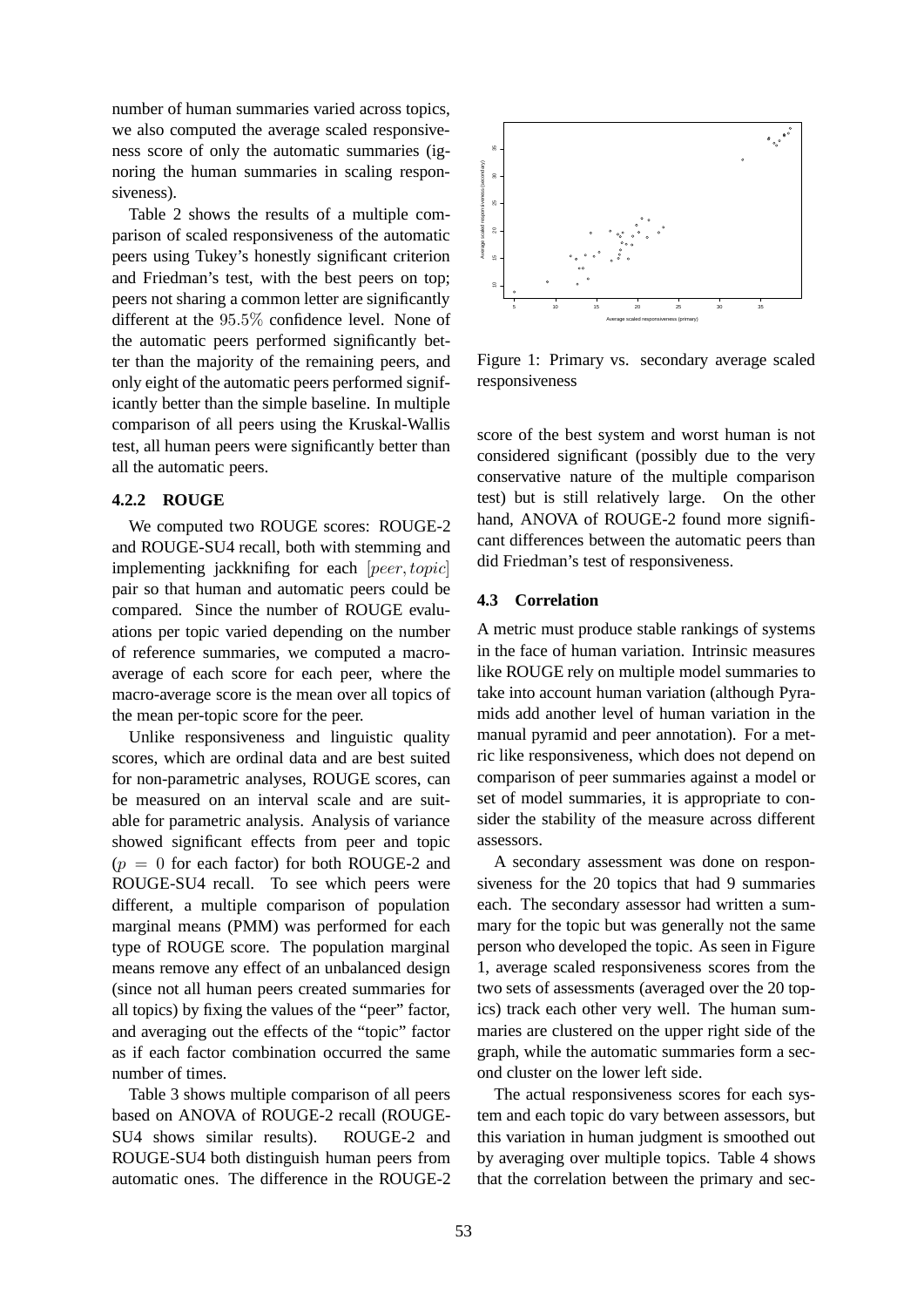| RunID                     | PMM of R2 |                |   |                |   |                |                           |             |                         |             |         |   |   |   |
|---------------------------|-----------|----------------|---|----------------|---|----------------|---------------------------|-------------|-------------------------|-------------|---------|---|---|---|
| $\overline{\rm c}$        | 0.1172    | $\overline{A}$ |   |                |   |                |                           |             |                         |             |         |   |   |   |
| A                         | 0.1156    | $\mathbf{A}$   | B |                |   |                |                           |             |                         |             |         |   |   |   |
| $\mathbf I$               | 0.1023    | A              | B | $\mathcal{C}$  |   |                |                           |             |                         |             |         |   |   |   |
| B                         | 0.1014    | A              | B | $\overline{C}$ |   |                |                           |             |                         |             |         |   |   |   |
| $\bf J$                   | 0.1012    | A              | B | $\mathbf C$    |   |                |                           |             |                         |             |         |   |   |   |
| $\mathbf E$               | 0.1009    | $\mathbf{A}$   | B | $\mathcal{C}$  |   |                |                           |             |                         |             |         |   |   |   |
| D                         | 0.0986    | $\overline{A}$ | B | $\mathcal{C}$  |   |                |                           |             |                         |             |         |   |   |   |
| G                         | 0.0970    |                | B | $\mathsf{C}$   |   |                |                           |             |                         |             |         |   |   |   |
| $\boldsymbol{\mathrm{F}}$ | 0.0947    |                |   | $\mathbf C$    |   |                |                           |             |                         |             |         |   |   |   |
| H                         | 0.0897    |                |   | $\overline{C}$ | D |                |                           |             |                         |             |         |   |   |   |
| 15                        | 0.0725    |                |   |                | D | E              |                           |             |                         |             |         |   |   |   |
| 17                        | 0.0717    |                |   |                |   | E              |                           |             |                         |             |         |   |   |   |
| 10                        | 0.0698    |                |   |                |   | E              | $\mathbf F$               |             |                         |             |         |   |   |   |
| $\,$ 8 $\,$               | 0.0696    |                |   |                |   | E              | F                         |             |                         |             |         |   |   |   |
| $\overline{\mathcal{L}}$  | 0.0686    |                |   |                |   | E              | $\boldsymbol{\mathrm{F}}$ | G           |                         |             |         |   |   |   |
| 5                         | 0.0675    |                |   |                |   | E              | $\overline{\mathrm{F}}$   | $\mathbf G$ |                         |             |         |   |   |   |
| 11                        | 0.0643    |                |   |                |   | E              | $\boldsymbol{\mathrm{F}}$ | $\mathbf G$ | H                       |             |         |   |   |   |
| 14                        | 0.0635    |                |   |                |   | E              | $\boldsymbol{\mathrm{F}}$ | $\mathbf G$ | $\overline{\mathrm{H}}$ | I           |         |   |   |   |
| 16                        | 0.0633    |                |   |                |   | E              | $\boldsymbol{\mathrm{F}}$ | $\mathbf G$ | H                       | $\mathbf I$ |         |   |   |   |
| 19                        | 0.0632    |                |   |                |   | E              | $\boldsymbol{\mathrm{F}}$ | G           | H                       | $\rm I$     |         |   |   |   |
| $\tau$                    | 0.0628    |                |   |                |   | $\overline{E}$ | $\boldsymbol{\mathrm{F}}$ | G           | H                       | $\rm I$     | $\bf J$ |   |   |   |
| 9                         | 0.0625    |                |   |                |   | $\overline{E}$ | $\boldsymbol{\mathrm{F}}$ | $\mathbf G$ | $\overline{\mathrm{H}}$ | I           | $\bf J$ |   |   |   |
| 29                        | 0.0609    |                |   |                |   | E              | $\overline{F}$            | $\mathbf G$ | H                       | I           | J       | K |   |   |
| 25                        | 0.0609    |                |   |                |   | $\overline{E}$ | $\boldsymbol{\mathrm{F}}$ | G           | $\overline{\mathrm{H}}$ | $\rm I$     | $\bf J$ | K |   |   |
| 6                         | 0.0609    |                |   |                |   | E              | $\overline{F}$            | $\mathbf G$ | H                       | I           | J       | K |   |   |
| 24                        | 0.0597    |                |   |                |   | E              | $\overline{F}$            | $\mathbf G$ | H                       | $\rm I$     | J       | K |   |   |
| 28                        | 0.0594    |                |   |                |   | E              | $\overline{F}$            | $\mathbf G$ | H                       | I           | $\bf J$ | K |   |   |
| 3                         | 0.0594    |                |   |                |   | E              | $\boldsymbol{\mathrm{F}}$ | $\mathbf G$ | H                       | I           | J       | K |   |   |
| 21                        | 0.0573    |                |   |                |   | E              | $\boldsymbol{\mathrm{F}}$ | $\mathbf G$ | H                       | I           | $\bf J$ | K |   |   |
| 12                        | 0.0563    |                |   |                |   |                | $\overline{F}$            | G           | H                       | I           | J       | K |   |   |
| 18                        | 0.0553    |                |   |                |   |                | F                         | G           | H                       | I           | $\bf J$ | K | L |   |
| 26                        | 0.0547    |                |   |                |   |                | F                         | G           | H                       | I           | J       | K | L |   |
| 27                        | 0.0546    |                |   |                |   |                | $\overline{F}$            | G           | H                       | I           | J       | K | L |   |
| 32                        | 0.0534    |                |   |                |   |                |                           | G           | H                       | I           | J       | K | L |   |
| 20                        | 0.0515    |                |   |                |   |                |                           |             | H                       | I           | $\bf J$ | K | L |   |
| 13                        | 0.0497    |                |   |                |   |                |                           |             | H                       | I           | J       | K | L |   |
| 30                        | 0.0496    |                |   |                |   |                |                           |             | H                       | I           | J       | K | L |   |
| 31                        | 0.0487    |                |   |                |   |                |                           |             |                         | I           | $\bf J$ | K | L |   |
| $\overline{c}$            | 0.0478    |                |   |                |   |                |                           |             |                         |             | J       | K | L |   |
| 22                        | 0.0462    |                |   |                |   |                |                           |             |                         |             |         | K | L |   |
| $\mathbf{1}$              | 0.0403    |                |   |                |   |                |                           |             |                         |             |         |   | L | M |
| 23                        | 0.0256    |                |   |                |   |                |                           |             |                         |             |         |   |   | M |

Table 3: Multiple comparison of all peers based on ANOVA of ROUGE-2 recall